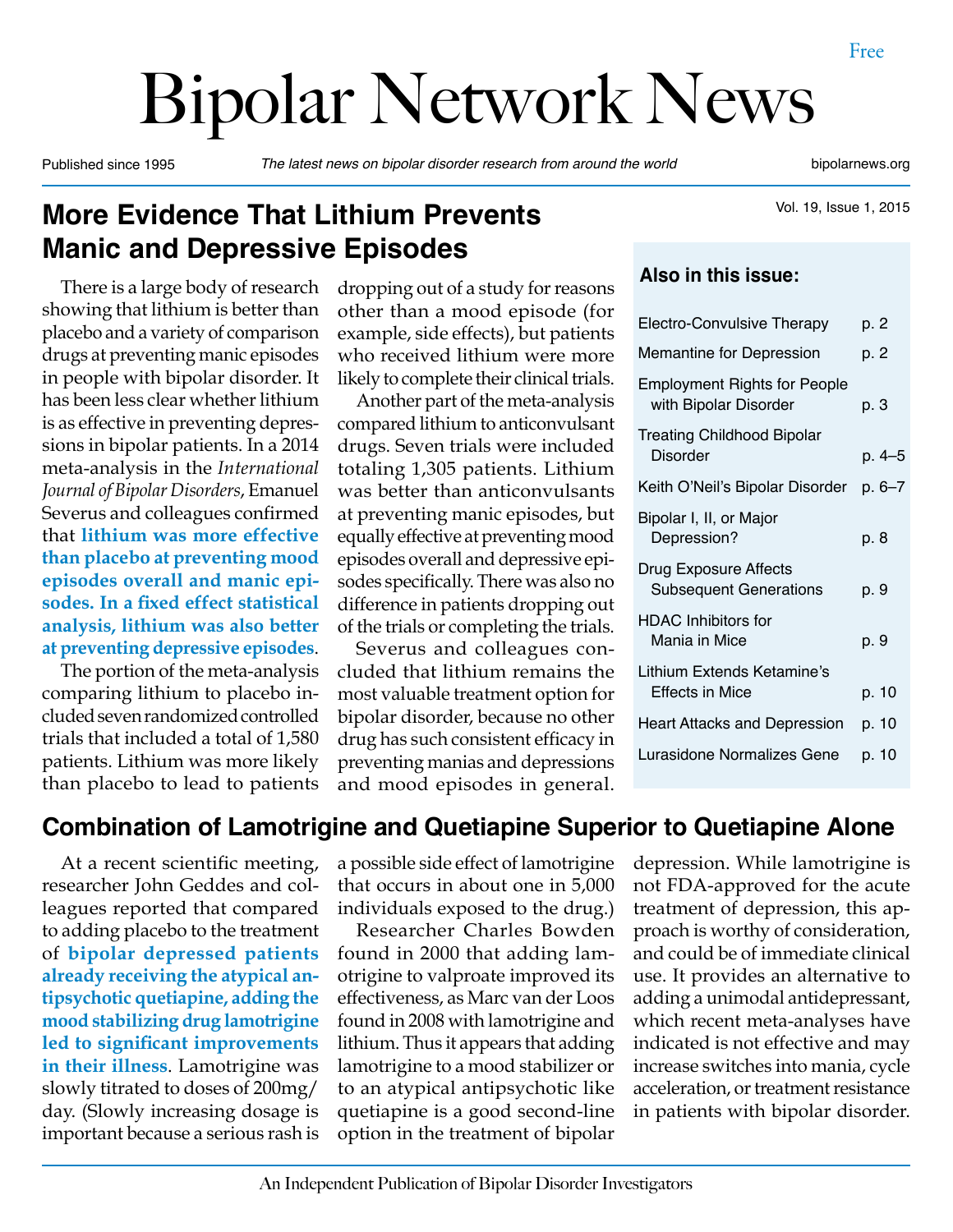# **ECT Versus Drug Therapy for Bipolar Depression**

Electroconvulsive therapy is often considered a primary treatment option for patients with severe bipolar disorder that has resisted pharmacological treatment. Researcher Helle K. Schoeyen and colleagues recently published the first randomized controlled trial comparing ECT (in this case right unilateral brief pulse ECT) with algorithm-based pharmacological treatment in 76 patients with treatment-resistant bipolar depression. The study is found in the *American Journal of Psychiatry*.

#### Bipolar Network News

**Editor-in-Chief**: Robert M. Post, MD **Managing Editor**: Moira McCauley

The *BNN* is published four times a year by investigators working with patients with bipolar disorder to better understand the long-term course of illness. The newsletter is available free of charge to all who request it.

Although the editors of the *BNN* have made every effort to report accurate information, much of the work detailed here is in abstract or pre-publication form, and therefore cannot be taken as verified data. The **BNN** can thus assume no liability for errors of fact or omission, or lack of balance. Patients should consult with their physicians, and physicians with the published literature, before making any treatment decisions based on information given in this issue or in any issue of the *BNN*.

As per recent journal disclosure requirements, Dr. Post has consulted to or spoken for Abbott, Astra Zeneca, Bristol-Myers Squibb, Glaxo-SmithKline, Jansen, and Pfizer.

The opinions expressed in the BNN are solely those of the editors, and do not represent the views of any scientific entity or foundation.

Send any comments or suggestions to: mccauleybcn@gmail.com

**BNN** 5415 W. Cedar Lane Suite 201B Bethesda, MD 20814

To subscribe or unsubscribe, see our website or email us at:

**info@bipolarnews.org**.

Note that we do not accept requests to subscribe friends or family members. Please have them contact us directly.

bipolarnews.org

**The response rate was significantly higher in the ECT group (73.9%) than in the patients who received drug treatment (35.0%).**  However, the two treatment groups had similarly low remission rates (34.8% for ECT and 30.0% for pharmacological treatment).

The algorithm-based pharmacological treatment used in the study was based on a sequence of treatments endorsed by researchers Frederick K. Goodwin and Kay Redfield Jamison in their 2007 book *Manic-Depressive Illness*. A selected treatment was chosen for each participant based on his or her medical history. If the first treatment was ineffective or intolerable, the patient would be switched to the next treatment option. Antipsychotics, antidepressants, anxiety-reducing drugs, and hypnotics were some of the other treatments included in the algorithms.

Patients in the study had previously showed a lack of response to at least two different antidepressants

and/or mood stabilizers with documented efficacy in bipolar disorder (lithium, lamotrigine, quetiapine, or olanzapine) in adequate doses for a period of 6 weeks (or until they quit because of side effects).

*Editor's Note: Even when ECT is effective, there is the issue of how to maintain that good response. We previously reported that in a 2013 study by Axel Nordenskjöld et al. in the* Journal of ECT*, intensive followup treatment with right unilateral brief pulse ECT combined with pharmacotherapy was more effective than pharmacology alone at preventing relapses. Patients who improved after an acute series of ECT (three times/week) then received weekly ECT for six weeks and every two weeks thereafter, totaling 29 ECT treatments in one year.*

*Other studies of more intermittent continuation ECT have not proved more effective than medication. Thus high intensity right unilateral brief pulse ECT is one option for extending the effects of successful ECT.*

# **More Data on Memantine for Treatment-Resistant Depression**

In 2012 we reported on an open study by Athanasios Koukopoulos and colleagues that explored whether the NMDA glutamate receptor antagonist memantine (Namenda), which is used to treat dementia, could be helpful to people with treatment-resistant bipolar disorder.

In an update of that study, the researchers, led by Giulia Serra, compared patients' symptoms during three years of treatment as usual, followed by three years with memantine added to their stable medication regime (at doses of 20–30 mg/day). **Patients**  **improved progressively over the three years of taking memantine.**

Improvements in symptoms included decreased time ill, decreased severity of symptoms, decreased duration of new episodes, and fewer episodes per year. Memantine was particularly helpful for those patients who had had rapid or continuous cycling. Side effects were minimal.

Given the success of this open study, randomized controlled trials are needed to explore this muchneeded option for people with treatment-resistant bipolar disorder.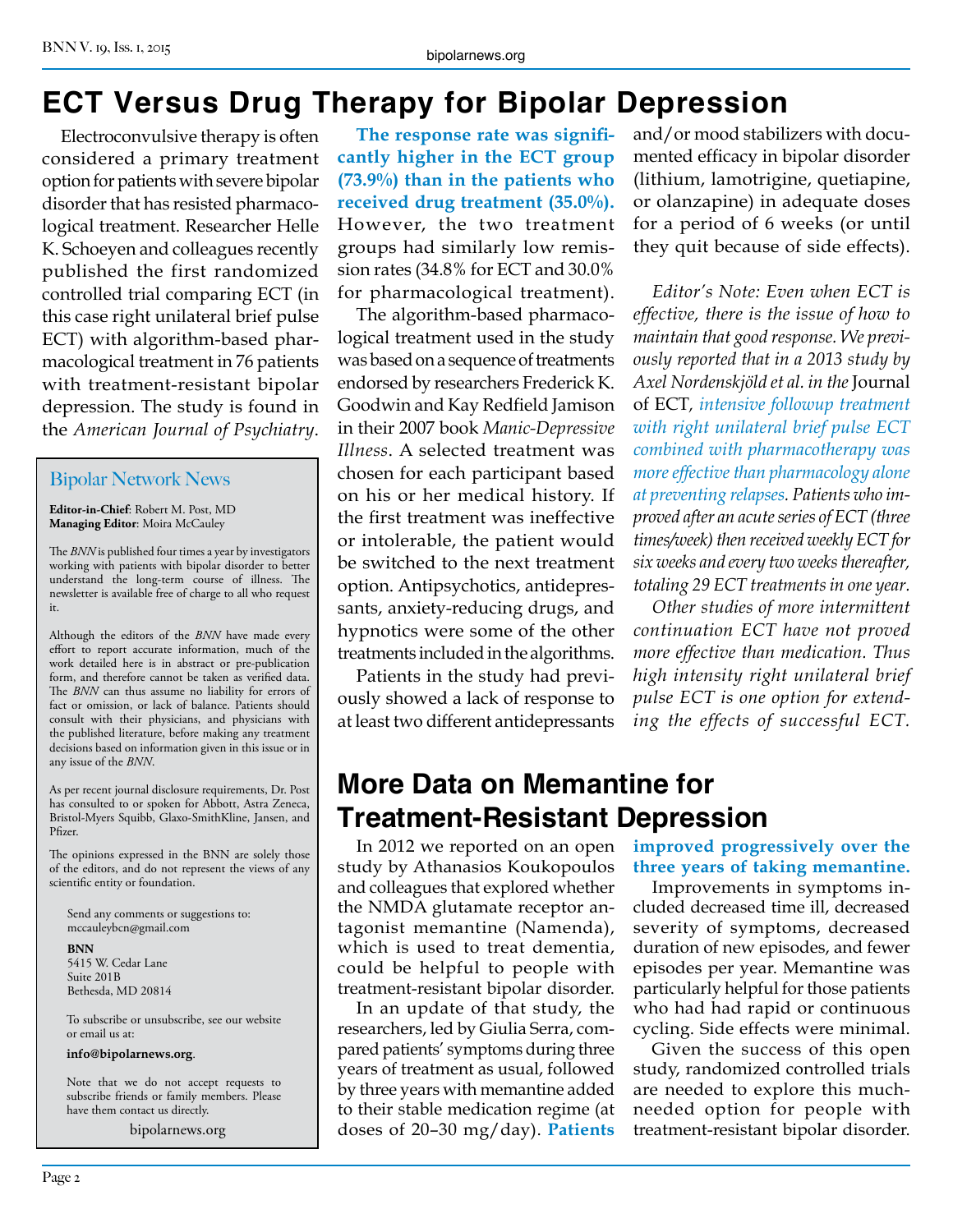# **Employment Rights for People with Bipolar Disorder**

*Attorney Katharine Gordon has provided some information on the legal rights of people with bipolar disorder under the ADA.*

When we think of the Americans with Disabilities Act (ADA), we might think of physical modifications to buildings, expensive lawyers, and complicated trials. But this law also gives people with bipolar ways to get fair treatment in the workplace. By learning a bit about your employment rights under this law, you can focus on excelling in your chosen career, rather than being sidetracked by ignorance, stereotypes, and stigma.

Here are a few things that you may not know about bipolar disorder and the ADA:

It is now clear that people with bipolar disorder are protected under the ADA in employment. Prior to 2008, there was often a battle of the experts to prove that a person with bipolar disorder had a severe enough impairment to be protected. This discouraged many from asking for their rights to be respected under this law in the first place. Unfortunately, companies would fire people for having bipolar disorder and then, in next breath, argue that bipolar wasn't a real disability therefore it was legal to fire people for reasons related to their bipolar disorder.

This changed with the passage of the Americans with Disabilities Act Amendments Act of 2008, which made it easier to establish disability. The Equal Employment Opportunity Commission, the agency responsible for enforcing this law, has made it clear in official regulations that **bipolar disorder should generally be covered as a disability for the purposes of protection in employment**: "It should easily be concluded that the following types of impairments will, at a minimum, substantially limit the major life activities indicated:…major depressive disorder, bipolar disorder, post-traumatic stress disorder, obsessive compulsive disorder, and schizophrenia substantially limit brain function."

Job applicants should never be asked whether they have bipolar disorder (or any other disability) until a conditional offer has been made. Rather, employers are only allowed to ask these types of questions after

everything else has been done, including interviews, character investigations, and reference

checks. Then they can ask disabilityrelated questions, but only if they ask this information of all people hired for this pokeep the answers to these questions separate from the rest of the employee's file. For more informa-

tion, see the Job Accommodations Network's resources for job seekers and the EEOC's guidance on Job Applicants and the Americans with Disabilities Act.

It is usually your choice as to whether you disclose your condition once you are on the job. If you have found successful treatment for your condition and it does not impact you in the workplace, then you might find it best not to reveal this, especially because of continuing stigma against people with bipolar disorder. However, there are some limited circumstances in which disclosure may be helpful or required. This includes if your employer has a reasonable belief based on objective evidence that a disability will

interfere with your ability to safely or fully perform your job. You can read more about issues of disclosure in the EEOC's *Enforcement Guidance on the Americans with Disabilities Act and Psychiatric Disabilities and Questions and Answers: Enforcement Guidance on Disability-Related Inquiries and Medical Examinations of Employees under the Americans with Disabilities Act.*

You can ask for reasonable accom-

 "Society's accumulated myths and fears about disability and disease are as handicapping as the… limitations that flow from  $\frac{1}{2}$  and  $\frac{1}{2}$  for  $\frac{1}{2}$  actual impairment."

# —US Supreme Court

modations if you think you need them. However, in this case, you will generally need to provide documentation from a health care provider about your condition. You should work with your health provider to provide documentation that emphasizes your ability to do your job fully and safely rather than inadvertently raise concerns.

The Job Accommodations Network has a very helpful guide *Employees' Practical Guide to Negotiating and Requesting Reasonable Accommodations under the Americans with Disabilities Act (ADA)*, which includes sample documentation. Its *Accommodation and Compliance Series: Employees with Bipolar Disorder* provides suggestions for accommodations that might help people with bipolar disorder maintain stamina and attention throughout the workday, stay organized, work effectively with supervisors, and handle stress and change. Medical professionals may be interested in a *Journal of the American Medical Association* article, "The Americans with Disabilities Act: Shattered Aspirations and New Hope."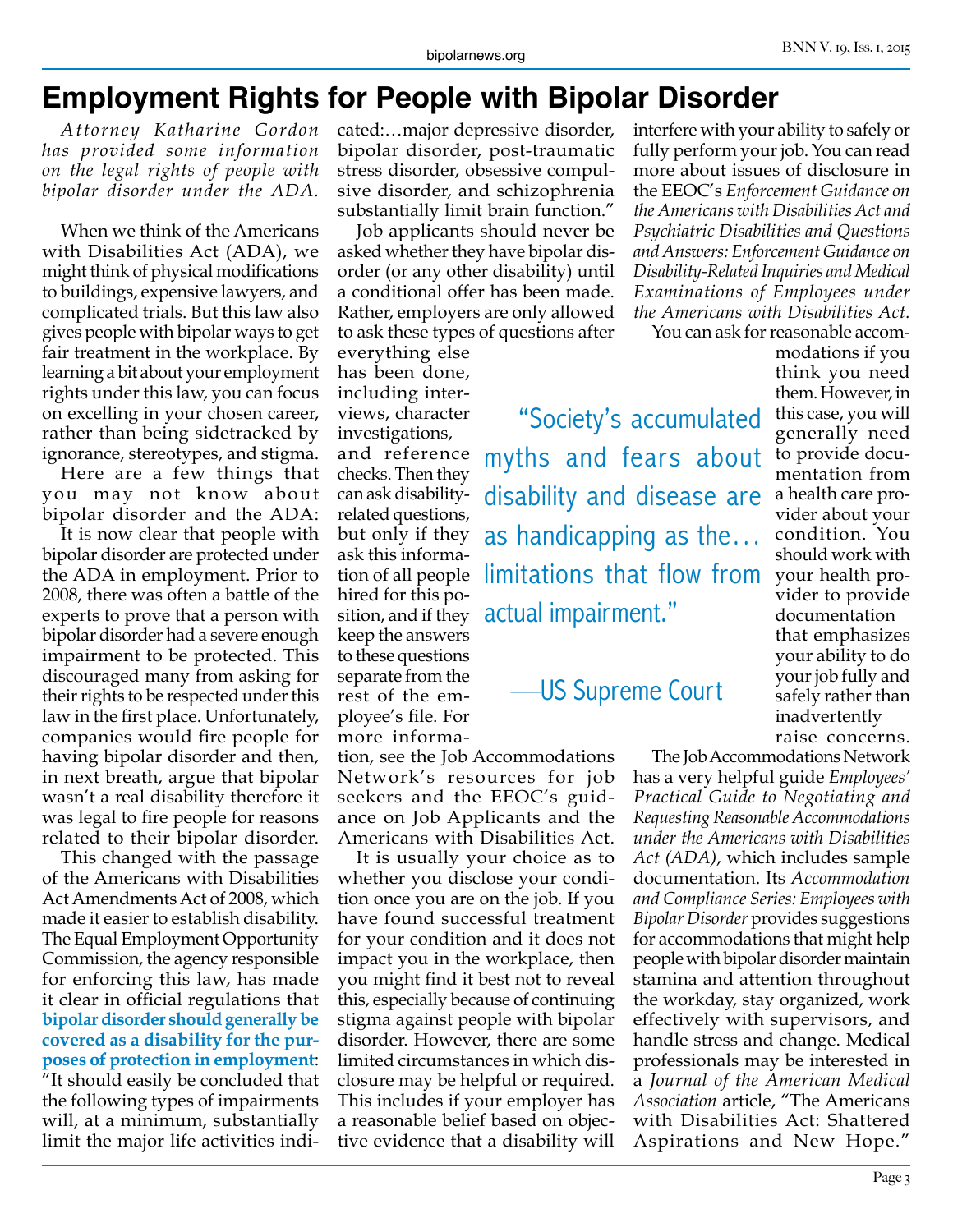# **Psychotherapy of Childhood and Adolescent Bipolar Disorder**

At the 2014 meeting of the American Academy of Child and Adolescent Psychiatry, there was an excellent symposium on different psychotherapeutic approaches for children and adolescents with bipolar disorder and related illnesses.

**Amy West of the University of Illinois at Chicago started off this symposium by describing the effectiveness of child-and family-focused cognitive-behavior therapy or what is sometimes called RAINBOW therapy.**  Rainbow stands for Routine, Affect regulation, I can do it, No negative thinking, Be a good friend and balance life stressors, Oh how can we solve problems, and Ways to find support.

#### **Routine**

West emphasized the importance of routine in sleep, diet, medications, and homework, and indicated that frequent soothing is necessary. Posted reminders are also helpful.

#### **Affect regulation**

Affect regulation can be encouraged by promoting coping skills, particularly around identifying what triggers mood swings and rage attacks and creating plans for dealing with them. **I can do it**

This is a reminder to parents and children to focus on strengths, successes, positive feedback, and the ability to call for help.

#### **No negative thinking**

Try positive restructuring and reframing of negative perspectives. Part of this includes mindfulness training for children and parents, who are taught to focus on breathing and accepting thoughts and emotions.

## **Be a good friend**

 Focus on listening, engaging friends, and enhancing communication.

## **Oh, how can we solve problems?**

This is a reminder to families to cultivate an attitude of problem solving.

#### **Ways to find support**

Remembering ways to find support reminds parents to connect with relevant resources, and also coaches parents to be advocates for their children.

In a randomized study of 12 sessions of child and family focused cognitive behavior therapy, the children did much better than those receiving treatment as usual and showed greater improvement in mania and depression as well as overall functioning.

The second presentation was given by Mary Fristad of Ohio State University. She treated children with bipolar disorder not otherwise specified (BP-NOS) with psychotherapy and omega-3 fatty acids. Some research had suggested the efficacy of omega-3 fatty acids in childhood mood disorders and a much larger literature was positive in adult mood disorders. Given the safety of the manipulation, she felt it was worth trying in young children and those with BP-NOS who are rarely studied formally.

Fristad also cited a 2010 study by Amminger et al. in children who were at ultra high risk for schizophrenia. In that study, patients were randomized to 12 weeks of omega-3 fatty acids or placebo, and omega-3 fatty acids were associated with a very low conversion rate to fullblown psychosis, 4.9%, compared to 27.5% for those receiving placebo.

**Fristad's therapy emphasizes education, support, and skill building in order to enhance understanding of the illness and its treatment.** This helps ensure better compliance and better treatment outcome. Her formal treatment manual is available at www.moodychildtherapy.com.

Fristad randomized children with bipolar not otherwise specified, average age  $10.2 + / -0.2$  years to

either her psychotherapy plus omega-3 fatty acids or therapy plus placebo. Therapy plus omega-3 was much more effective on most outcome measures.

*Editor's Note: Given the safety of omega-3 fatty acids, even these limited data would appear to justify their use in children with BP-NOS in the context of psychotherapy and psychoeducation.*

The third presenter was David Miklowitz of UCLA who discussed family focused therapy. This approach has proven effective in studies of both adults and adolescents with bipolar disorder, and as well for those with prodromal symptoms. That is, if a parent had bipolar disorder and their offspring had depression, cyclothymia, or BP-NOS, family focused therapy was more effective in treating these symptoms than treatment as usual. Family focused therapy was particularly effective in children from families with high expressed negative emotion.

**Miklowitz highlighted the technical strategies useful in clinical practice in order to assist children and families** to understand what precipitated the most recent symptoms or phase of illness, track moods and identify early warning signs and symptoms over time, promote consistent daily routines and sleep-wake habits, address issues relative to medication consistency including psychoeducation about the illness and the need for treatment with psychopharmacology, distinguish mood swings from developmentally-appropriate mood instability, and address difficulties in coming to accept the difficult realities of pediatric mood disorders and the functional limitations they impose.

Miklowitz also indicated that it is crucial to enhance communication within the family and to decrease levels of negative expressed emotion.

*Continued on Page 5*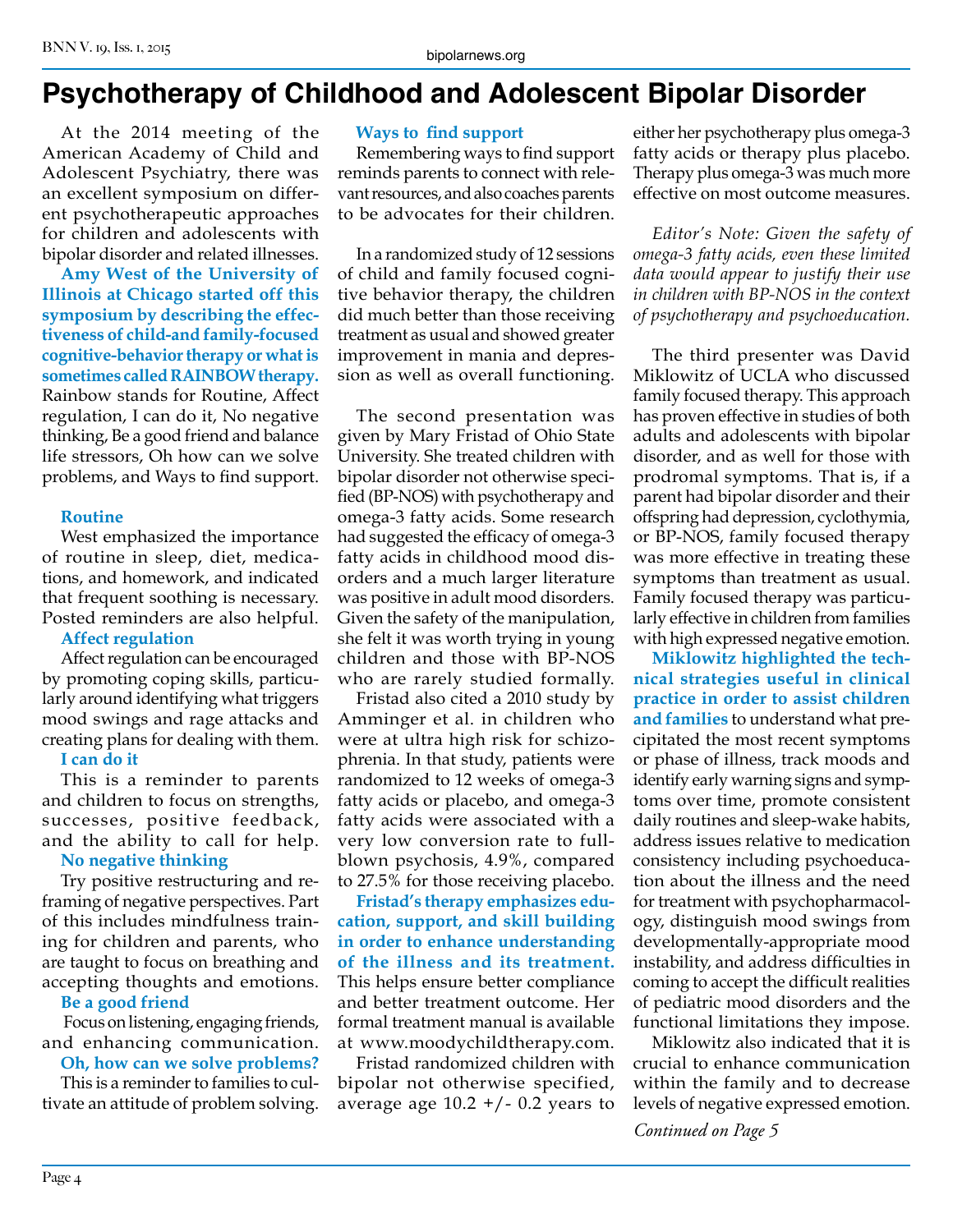# **Treating Bipolar Disorder in Children and Adolescents**

#### *Continued from Page 4*

Problem-solving strategies for all of these issues are a key to success.

The last talk was given by Tina Goldstein of Pittsburgh on the use of dialectical behavior therapy for adolescents with bipolar disorder. This therapy focuses on skill building, particularly mindfulness. Skills training is also offered the areas of psychoeducation, distress tolerance, emotion regulation, and taking the middle road (looking for alternative options to either extreme).

Goldstein randomized adolescents on a two to one ratio to dialectical behavior therapy or standard psychotherapeutic treatment. All of the participants also received pharmacotherapy. **Goldstein found a much higher rate of compliance and staying in treatment in those with dialectical behavior therapy compared to routine psychotherapy. There was also a significant decrease in depressive symptoms, a doubling of time euthymic, a threefold decrease in suicidal ideation, and an improvement in behavior regulation.** 

Goldstein gave some examples of how to encourage stress tolerance and help adolescents use self-soothing techniques by associating images, sounds, and smells with positive feelings and building a toolbox for using these techniques. All of these approaches were delivered in the context of 16 weeks of multifamily group treatment.

Researcher Eric Youngstrom was the discussant of the symposium and highlighted the excellence of the talks and the effectiveness of all of the psychotherapeutic approaches presented. However, he described the need to enhance availability of these techniques to the general public, noting that in his hometown of Chapel Hill, North Carolina, there were no experts who

were able to deliver these techniques. He raised the issue of how delivery of these treatments could be scaled up so that they are much more widely available to the general community.

*Editor's Note: At this point, parents should be aware that there are specialized types of highly effective psychotherapy for children and adolescents with fullblown bipolar disorder, its spectrum including bipolar not otherwise specified, and disorders that may develop into bipolar disorder, such as depression and cyclothymia. Appropriate therapies can be accessed through the research groups described in this article and their trainees at UCLA, Pittsburgh, Ohio State University, as well as the University of Illinois at Chicago and perhaps at other academic centers of excellence in other cities.*

If families are unable to access these locations, they should continue to seek expert treatment that includes some of the core components of the psychotherapies described above. In particular, education about the illness and its treatments is crucial, as is recognizing early signs and symptoms and developing plans to address these before a major mood episode develops. In this regard, charting mood on a regular basis may be invaluable, not only to recognize mood, behavior, and sleep fluctuations, but also to evaluate the effectiveness of treatment approaches.

Mood charts can be downloaded from our website. Go to www.bipolarnews.org and click on the tab for mood charting.

## **A STUDY ASSESSING YOUR CHILD'S MOOD AND BEHAVIOR**

Parents, if your child (aged 2–12) has mood or behavioral difficulties, we would like to enlist your participation in a study called the Child Network. Parents who enroll in the study will complete an online rating checklist of your child's symptoms once a week by a secure web-based system.

In addition, adults who have been diagnosed with depression or bipolar disorder and are the biological parent of a child (ages 2–12) who is currently healthy and has no troublesome mood or behavioral symptoms may also be eligible to participate in this study.



If you are interested in participating in this study, go to www.bipolarnews.org and click on the tab for Child Network. For more information, call 301-530-8245, or email questions to childnetworkbnn@gmail.com.

> Research Study Principal Investigator: Robert L. Findling, MD, MBA IRB Study #00026940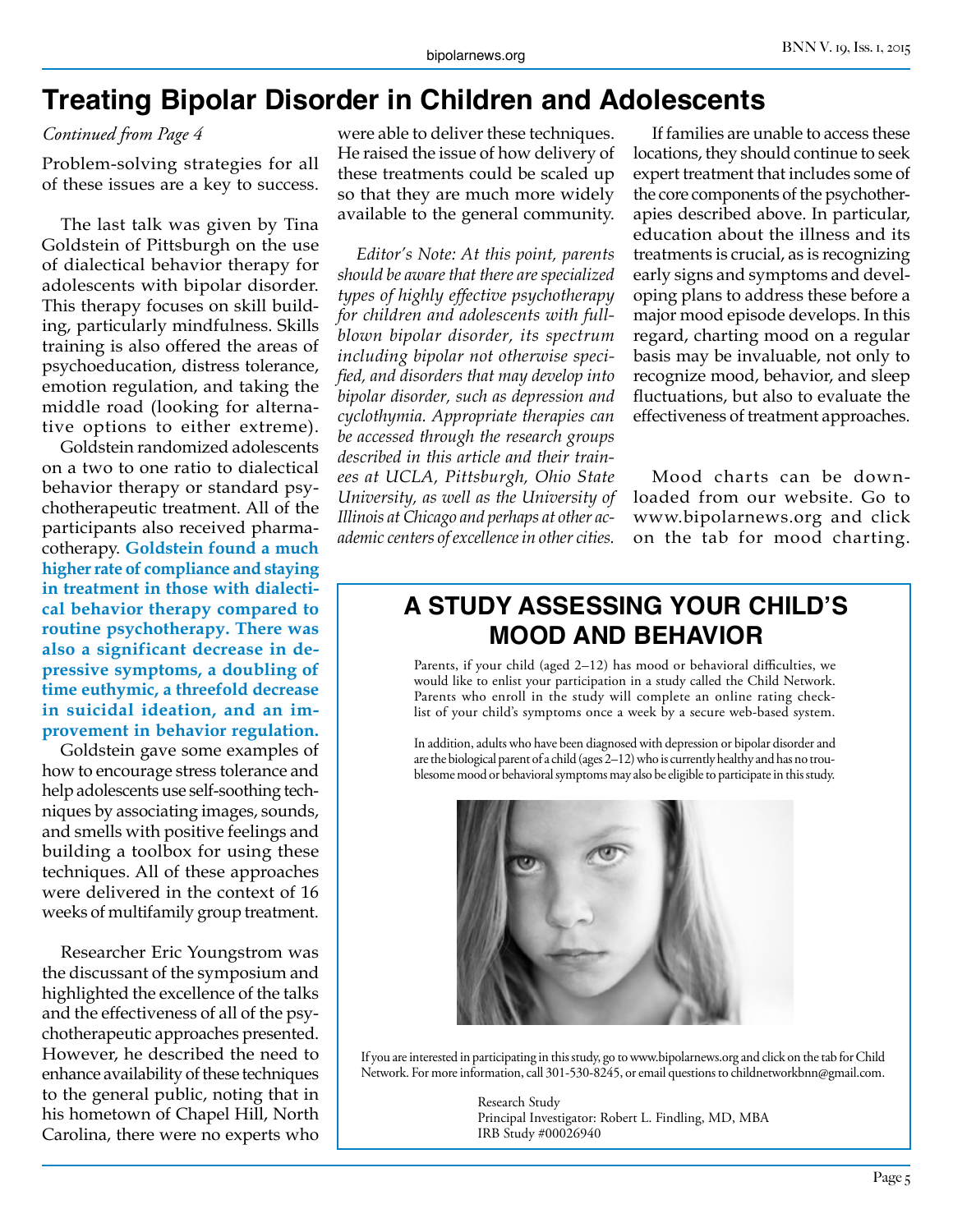# **Keith O'Neil: A Hero in Football and in Public Health**

Keith O'Neil is a former Super Bowl champion and the founder of the Forever Foundation, an organization whose mission is to educate the public about bipolar disorder and to de-stigmatize the illness. In September he spoke at the Brain and Behavior Research Foundation (formerly NARSAD) meeting in Washington, DC.

O'Neil's life story holds many important lessons—not only about the difficulties of bipolar illness, but also about the hope of recovery. He described being six years old and experiencing high levels of anxiety and fear, and an inability to get to sleep. His mind raced and he was so irritable that he was nicknamed "The Bear."

The anxiety and the racing thoughts continued, and O'Neil became increasingly depressed. When he was 10 or 12 years old, he began to experience suicidal thoughts and searched his parents' medicine cabinet for pills he could use to commit suicide. Anxiety and depression became more prominent even though he was an "A" student, one of the most popular kids at school, and an extraordinary

athlete, and had a loving family and many friends. He began to use alcohol excessively, had conduct problems, was impulsive and was always in trouble.

O'Neil excelled in football in high school, started college at Northern Arizona University, and quickly became an All-American linebacker at Penn State. He was a first-round draft pick for the New York Giants. His teammates would nap between workouts for coach Bill Parcells, but instead, O'Neil would sit and cry over his inability to sleep. When he was later picked up by the Dallas Cowboys as a free agent, he was unable to sleep for five nights.

O'Neil moved on to the Indianapolis Colts. He did not sleep for four nights before his first game, and told coach Tony Dungy that he needed help, as he did not think he could play the next day. Dungy took him seriously and had him meet with the general manager, the team doctor, and the trainer. O'Neil felt extraordinarily relieved to be able to talk about his anxiety for the first time and took some clonazepam (Klonopin) for sleep and anxiety. Although he missed his

> first game, he became increasingly successful and the captain of the team that three years later would go on to win the Super Bowl. O'Neil returned to the Giants for five seasons. While in New York, his wife miscarried, triggering O'Neil's first major manic episode. He felt super human,

Even though he was a standout player, O'Neil was so anxious that he would get confused about the playbook and have to rehearse it over and over in order to remember. He dealt with his racing mind and his anxiety in part by funneling it into "controlled recklessness" as a football player.

> spent excessive amounts of money (bought a Rolex watch and three diamond earrings), did not need sleep, and was generally out of control. In 2010, O'Neil was diagnosed with bipolar disorder by Steven Dubovsky, one of the pioneers in the development of calcium channel blockers for the treatment of bipolar disorder.

> After his manic episode, O'Neil swung into a severe 18 month–long

depression, which he described as "the depths of hell." He gradually improved and started on a regimen that included medications, exercise, and relying on his family for comfort and support. He then moved to Phoenix, Arizona to start his foundation—the Forever Foundation.

The foundation provides information about the illness and promotes de-stigmatization. O'Neil visits high schools to teach students about bipolar illness and the importance of talking about anxiety and depression and getting help.

In the question and answer period following his talk, O'Neil discussed his own treatment. His early experiences with antidepressants were somewhat positive for his depression and anxiety, but may have been influential in his first manic episode. He said he is now well, and described his current medication regimen, which includes lithium, the mood stabilizing anticonvulsant oxcarbazepine (called Trileptal, which is structurally similar to carbamazepine or Tegretol), and the atypical antipsychotic aripiprazole (Abilify), which works extraordinarily well for him and which he called his savior. O'Neil occasionally uses Ambien (zolpidem) or Seroquel (quetiapine) for sleep.

O'Neil talked about the importance of confronting his own illness and adopting a positive attitude about getting treatment and doing everything he could to get well. He had a family history of mood disorders including depression in his paternal grandfather and bipolar disorder in an uncle.

O'Neil remembered that in his days as a professional football player, even though he was a standout player, he was so anxious that he would get confused about the playbook and have to rehearse it over and over in order to remember. He felt that he dealt with

*Continued on Page 7*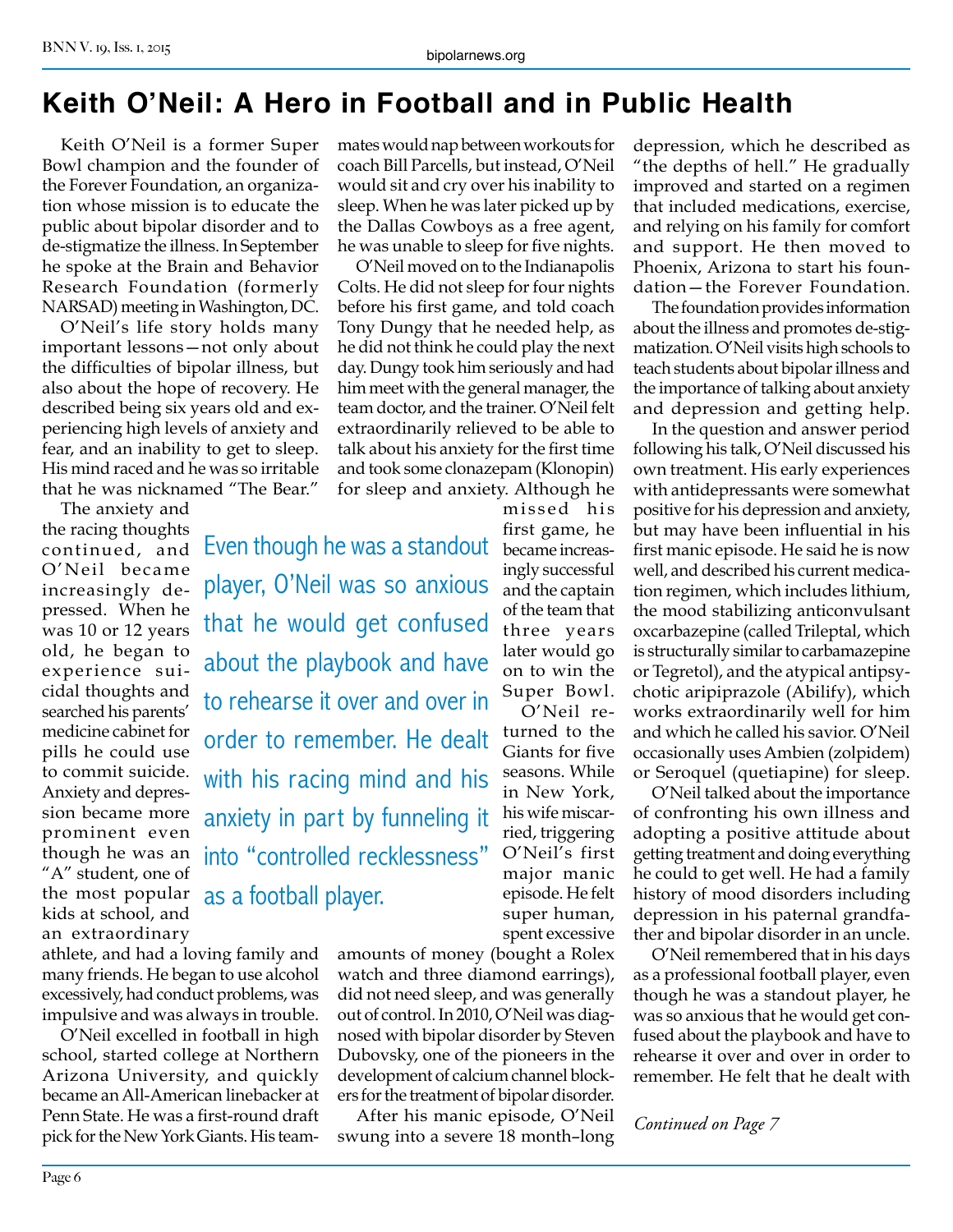## **Lessons from Keith O'Neil's Struggle and Recovery from Bipolar Disorder**

#### *Continued from Page 6*

his racing mind and his anxiety in part by funneling it into "controlled recklessness" as a football player.

Keith O'Neil received a standing ovation from the gathering of scientists and approximately 150 supporters of the Brain and Behavior Research Foundation .

It is noteworthy that after Keith's presentation, many of the scientific presenters speaking about the latest advances in the understanding and treatment of anxiety disorders in children, depression, and bipolar disorder directly referred to his life story and the important messages embedded in it.

One example is the high family burden of illness. In the United States, first episodes of bipolar disorder begin in childhood (before age 13) a quarter of the time and in adolescence (before age 19) two-thirds of the time. More patients in the US compared to Europe have a family history that includes not only bipolar disorder but also many other psychiatric illnesses such as depression and substance abuse comorbidity. Grandparents of US versus European patients also have more mood and other disorders. The total family history burden of disorders in parents and grandparents is directly related to an earlier age of onset in patients with bipolar disorder.

Another example is O'Neil's early experience of the illness and his personal traits. High levels of anxiety and insomnia are often early precursors to bipolar disorder. Individuals with bipolar disorder are often extremely smart, "A" students in school, and creative. The illness in adolescents and children is often not recognized or diagnosed for 10 to 15 years or more.

Another example is O's'Neil symptoms. Suicidal ideation is common, and suicide attempts occur in about 40% of individuals with bipolar disorder. Use of alcohol and other substances of abuse is very common. Getting help for these addictions is important to getting well and staying well. Racing thoughts in an otherwise classical depression is often associated with either non-response to antidepressants or an increased risk of switching into mania on them. Severe unrelenting depression often follows a manic episode. Depression and anxiety can impair learning and memory.

O'Neil's treatment also has similarities with many patients'. Recognizing the need for medications is a key to recovery. Requiring multiple drugs in combination in order to achieve and maintain remission is typical in the treatment of bipolar disorder. Eliciting and receiving support by family, friends, and others is an important component in fighting the illness. A positive approach to the illness, i.e. doing everything one can to ameliorate symptoms, is another key to getting well and staying well.

Being a role model, i.e. achieving great success in one's profession even with the extraordinary adversities of bipolar illness is a great personal accomplishment and important public health message. Active work to de-stigmatize the illness, and helping young people to recognize psychiatric illness, talk about it, and get help can be life saving.

Being attentive to risk factors, such as family members' histories of mood disorders, may heighten awareness of illness in childhood and shorten the time to first treatment.

## **Differences in Depressive Episodes Across Bipolar I, II, and Major Depression**

In a recent retrospective study, people with bipolar I disorder, bipolar II disorder, and major depressive disorder were interviewed about a 14-year period of their illness, and several differences emerged.

**People with bipolar I disorder described their illnesses as including more psychomotor retardation (slowing of movements) and more psychotic features. People with bipolar II disorder had more mixed states** than both people with major depression and people with bipolar I disorder. They

also had less psychomotor slowing than people with bipolar I disorder.

Another purpose of this study by Andrew Frankland and colleagues in the *Journal of Clinical Psychiatry*, was to determine the effectiveness of the Probabalistic Approach to Bipolar Disorder, a statistical method for differentiating diagnoses. The approach was successful in differentiating both bipolar subtypes from major depression, but not in differentiating between the bipolar subtypes.

# **Ambiguity in the Data on Omega-3 Fatty Acids for Depression**

In a recent randomized, controlled clinical study comparing two types of omega-3 fatty acid supplements (one with EPA and one with DHA) with placebo in 196 adults with major depression, there were no statistically significant differences in outcomes across the three groups. The participants received the treatments for eight weeks, and response and remission rates were 40-50% in those receiving either omega-3 preparation (at doses of 1000mg/ day) and 30% for placebo. The research was published by David Mischoulon and colleagues in the *Journal of Clinical Psychiatry.*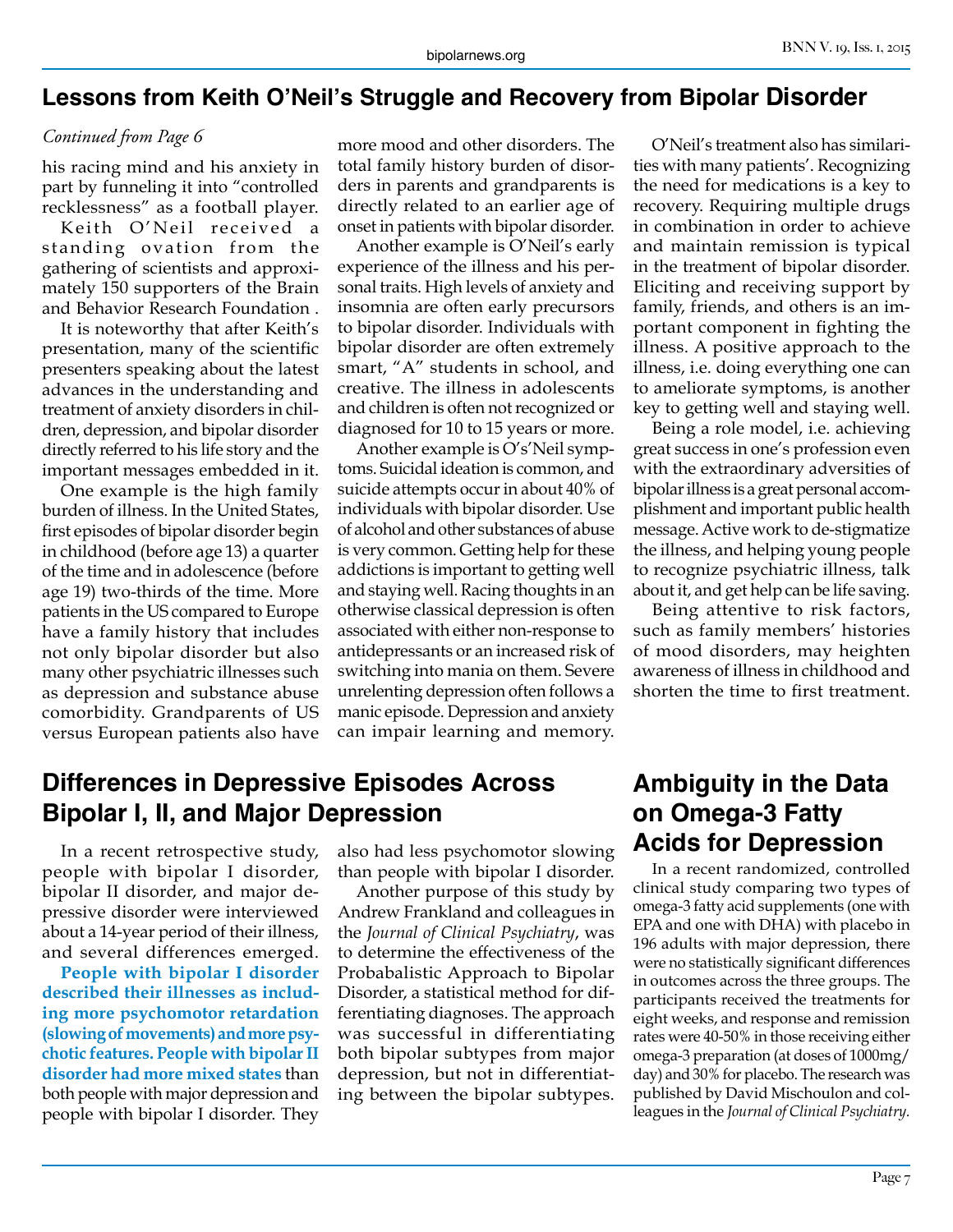## **Transgenerational Transmission of Drug Exposure and Stress in Rodents**

New data suggest that there can be transgenerational transmission of the effects of drug exposure and stress from a paternal rat to its offspring. The father mates with a female who was not exposed to drugs or stress, and the father has no more contact with the offspring. Consensus is now building that the effects of the father's drug exposure on the offspring occur via epigenetic alterations to his sperm.

Epigenetic alterations are those that are mediated by chemical changes in the structure of DNA and of the histones around which DNA is wrapped. These changes do not alter the inherited gene sequences but only alter how easy it is for genes encoded in the DNA to be activated (transcribed) or suppressed (inhibited).

There are three common types of epigenetic modifications. One involves the attachment of a methyl or acetyl group to the N-terminals of histones. Methylation typically inhibits transcription while acetylation activates transcription. Histones can also be altered by the addition of other compounds. The second major type of epigenetic change is when the DNA itself is methylated. This usually results in inhibition of the transcription of genes in that area. The third epigenetic mechanism is when microRNA (miRNA) binds to active RNA and changes the degree to which proteins are synthesized.

At a recent scientific meeting, researchers described the various ways epigenetic changes can be passed on to future generations.

Researcher Chris Pierce reported that chronic cocaine administration increased brain-derived neurotrophic factor (BDNF) in the medial prefrontal cortex of rats. (BDNF is important for learning and memory.) The cocaine administration led to acetylation of the promoter for BDNF.

**This exposure to cocaine in male rats who then fathered offspring** 

**led to two changes in the offspring, presumably conveyed by epigenetic changes to the fathers' sperm. The first change was a decrease in cocaine reinforcement. The offspring took longer to acquire a cocaine selfadministration habit. The second change was long-lasting learning deficits in the male offspring, specifically recognition of novel objects.**  The deficit was associated with a reduction in long-term potentiation in the offspring. Long-term potentiation is the strengthening of synapses that occurs through repeated patterns of activity. Surprisingly, the following generation also showed deficits in learning and memory, but did not show a loss of long-term potentiation.

*Editor's Note: These data indicate that alterations in sensitivity to cocaine (in this case slower acquisition of cocaine self-administration) can be transferred to a later generation, as can learning deficits in males. These data suggest that fathers' experience of drugs can influence cocaine responsiveness and learning via epigenetic mechanisms likely mediated via epigenetic changes to the father's sperm.*

*This research suggests the possibility that, in a human clinical situation, there would be three ways that a father's drug abuse could affect his child's DNA. First, there is the traditional genetic inheritance, where, for example, an increased risk for drug abuse is passed on to the child via the father's genetic code. Next, drug abuse brings about epigenetic changes to the father's sperm. (His genetic code remains the same, but acetyl groups attach to the BDNF promoter section of his DNA, changing how those proteins get produced.) Lastly, if the father's drug abuse added stress to the family environment, this stress could have epigenetic effects on the child's DNA.*

Researcher Alison Rodgers described how epigenetic changes involving miRNA in paternal rats influence endocrine responsivity to stress in their offspring. Rodgers put rats under stress and observed a decrease in hormonal corticosterone response to stress. When a father rat was stressed, nine different miRNAs were altered in its sperm. To prove that this stress response could be passed on transgenerationally via miRNAs, the researchers took sperm from an unstressed father, loaded it with one or all nine miRNAs from the stressed animal, and artificially inseminated female rats. Rodgers found that the sperm containing all nine miRNAs, but not the sperm carrying one randomly selected miRNA, resulted in offspring with a blunted corticosterone response to stress.

Researcher Eric Nestler showed that when a rodent goes through 10 days of defeat stress (being defeated repeatedly by a larger animal), they begin to exhibit behaviors resembling those seen in depression. Social avoidance was the most robust change, and continued for the rest of the animal's life. Animals did not have to be physically attacked by the bigger animal to show the depression-like effects of defeat stress. Just witnessing the repeated defeats of another rat was sufficient to produce the syndrome. Again, father rats that experienced defeat stress or witnessed it passed this susceptibility to defeat stress on to their offspring (with whom they never had any contact), likely by epigenetic changes to sperm.

*Editor's Note: People take genetic vulnerability seriously, and doctors counsel families with bipolar disorder to be on the lookout for symptoms and engage in preventive measures as necessary (just as a family with a history of heart disease or breast cancer might increase vigilance and preventative measures). The risks of psychiatric illness through epigenetic mechanisms should be taken equally seriously, and families should consider preventive interventions as needed.*

*Continued on Page 9*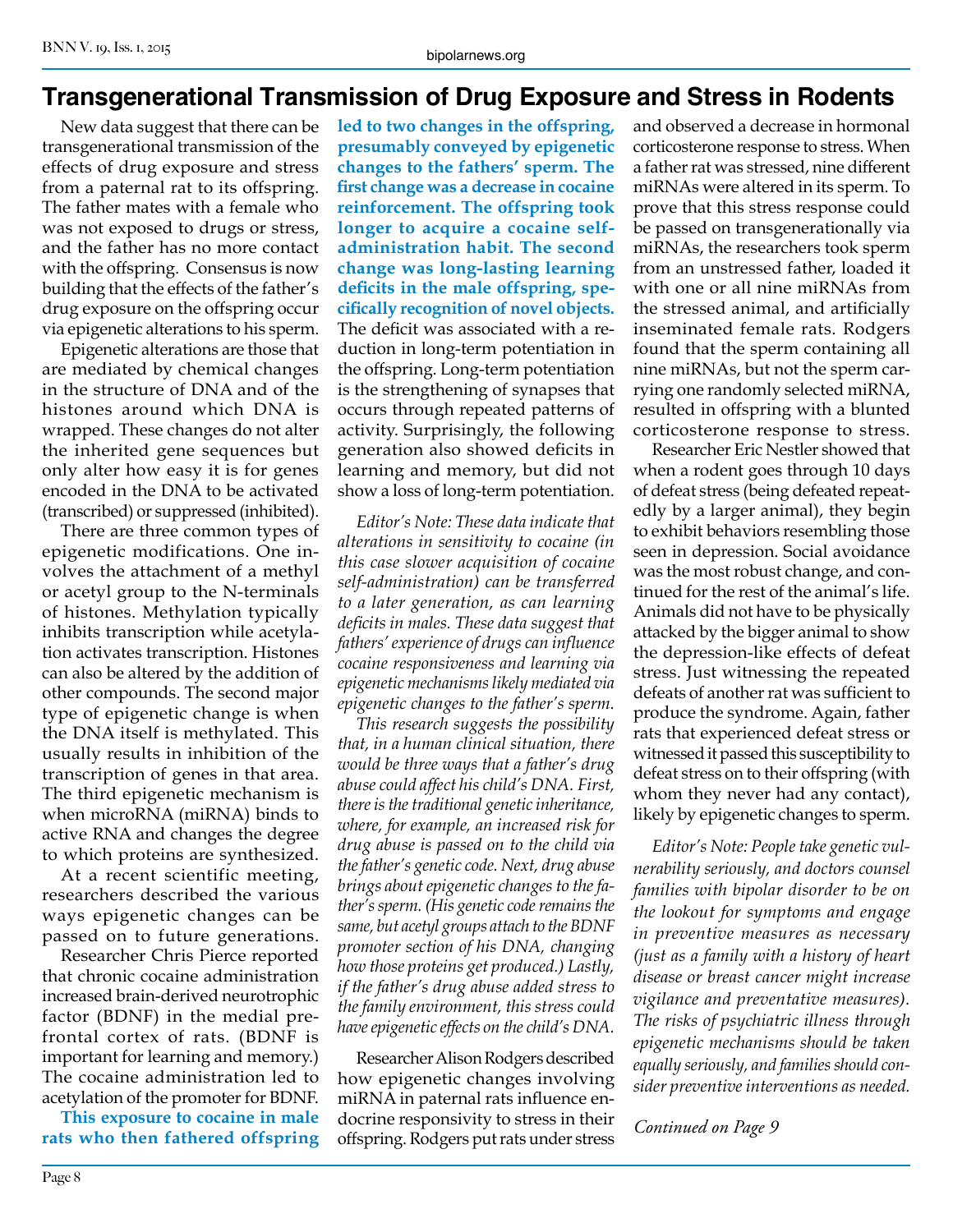## **Transgenerational Transmission of Drug Exposure and Stress in Rodents**

## *Continued from Page 8*

*The evidence for epigenetic inheritance has profound clinical implications, if it is found that similar epigenetic mechanisms occur in humans. Earlier research indicates that maternal behavior can bring about long-term changes in offspring behavior and biology. Anxiety and stressors in a mother can bring about epigenetic changes to eggs, and can also affect a fetus in utero. Now it appears that a father's sperm can also convey information about the fathers' drug use or experience of stress to subsequent generations.*

*Now we know that life experiences of parents can also affect their offspring through epigenetic changes to genetic material.*

*In the US, the parents and grandparents of patients with bipolar disorder are more ill than the parents and grandparents of patients with bipolar disorder from the Netherlands and Germany. Family histories in the US include more unipolar depression, bipolar disorder, alcohol and substance abuse, suicide attempts, and other psychiatric illnesses, and a family history that includes these illnesses is associated with an earlier age of onset of bipolar disorder and a more difficult course of illness. Patients with bipolar illness in the US also reported more of these difficulties (excepting suicide attempts) in their children than patients with bipolar disorder in the Netherlands and Germany reported about their children.*

*Thus, we have seen four generations (patients plus their grandparents, parents, and children) with more cases of bipolar illness and more severe illness in those from the US compared to the Netherlands and Germany. It is likely that that this illness burden is conveyed through both genetic and epigenetic mechanisms.*

*These data also suggest that future generations in the US are at increased*  *risk for illness complexity, and that we should take these clinical findings seriously and try to head off the early development of bipolar disorder with new approaches to treatment and prevention. This is a clinical and public health necessity, and one with a sense of immediacy.*

*On a more speculative and preliminary note, the conveyance of information transgenerationally via epigenetic marks in sperm raises a potential ameliorative approach for consideration. Should people consider harvesting and freezing their sperm when they are young adults?*

*The offspring of older fathers are at greater risk for some illnesses such as autism and bipolar disorder. It has long been though that mutations in sperm increase as a result of the aging process, but the current data raise the possibility that an accumulation of environmental factors (such as stressors) causing epigenetic alterations could also play a role.*

*Women who want to delay childbearing sometimes freeze their eggs when they are young (and eggs are more plentiful and likely to be viable). Perhaps younger men should also consider storage of their sperm for later use. In this way, the number of mutations from aging would be reduced, but so might the influence of epigenetic alterations. This might also be particularly appropriate for consideration in men who will undergo the pernicious effects of chemotherapy for cancer or even in those who will be deployed to high risk war zones where they could be exposed to traumatic experiences resulting in PTSD (which also conveys an increased risk for alcohol and substance abuse). Preserving sperm for later use might help prevent not only mutations that occur with aging, but also adverse epigenetic marks that could accumulate over time.*

# **HDAC Inhibitors Treat Mania-Like Symptoms in Mice**

Mice with a particular genetic mutation affecting circadian rhythms exhibit symptoms that resemble those of human mania: disruption of sleep and wake cycles, hyperactivity, and reduced anxiety and depression. It has been found that these behaviors can be normalized by inhibiting a type of enzyme called histone deacetylases (HDACs). **HDACs bring about epigenetic changes to gene transcription by removing acetyl groups from histones, the structures around which DNA is wrapped**. Removal of the acetyl group tightens the structure of the DNA, making it more difficult to transcribe. The drug valproate (trade name Depakote) is one type of HDAC inhibitor. It prevents the removal of the acetyl groups, loosening the structure of the DNA, making it easier to transcribe.

A recent study by Ryan Logan and colleagues compared the effects of valproate and other HDAC inhibitors on mice with a mutation in the Clock delta 19 gene, which causes mania-like symptoms. Valproate and the HDAC inhibitor SAHA both normalized the mice behavior. MS275, another HDAC inhibitor that targets only class I HDACs, also normalized the behaviors. The researchers were able to determine that all of these treatments targeted a specific class I HDAC called HDAC2, which has been implicated in schizoaffective and bipolar disorders.

These data link epigenetic mechanisms (HDAC inhibition) to the antimanic effects of valproate in this animal model of mania. It appears that maintaining the presence of acetyl groups on histones has antimanic effects in mice with a mutation in the Clock delta 19 gene.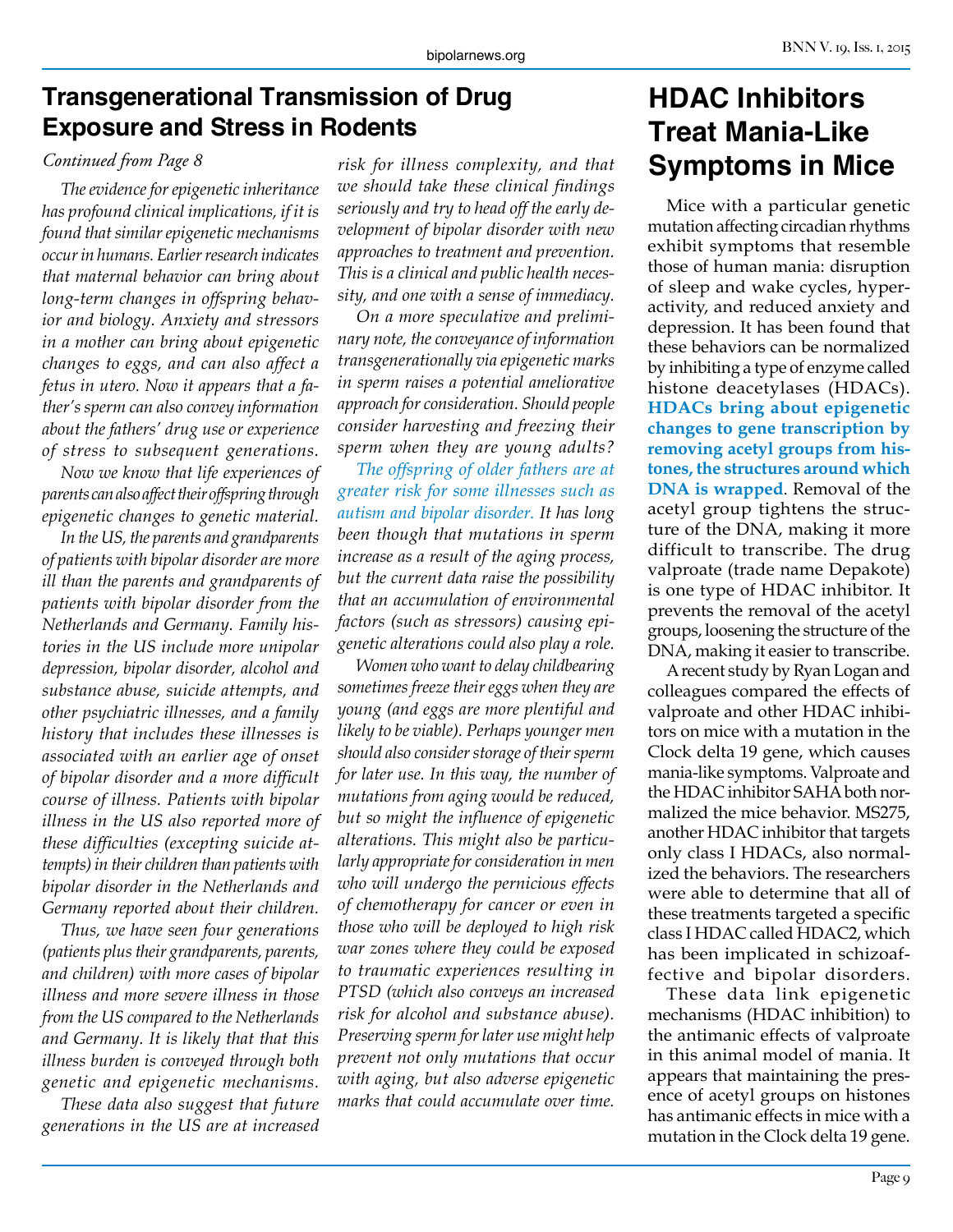# **Lithium Extends Anti-Depressant Effects of Ketamine in Mice**

While it can sometimes take weeks for the effects of antidepressant treatments to appear, intravenous ketamine can produce antidepressant effects in as little as two hours. However, ketamine's effects fade after three to five days. New animal research by Chi-Tso Chiu and colleagues explores whether adding lithium to ketamine treatment can produce more sustained antidepressant effects.

Mice who are restrained by being placed in a tube for several hours (chronic restraint stress) exhibit a behavioral and neurochemical profile that resembles human depression. **When Chiu and colleagues pretreated these stressed mice with sub-therapeutic doses of lithium (600 mg/L) in their drinking water for several weeks, a sub-therapeutic dose of ketamine (2.5** 

# **If You Are Depressed After a Heart Attack, Treat the Depression**

Depression is common following heart attacks, and it can complicate recovery. A recent study by Jae-Min Kim and colleagues investigated the safety of treating depression with escitalopram in people recovering from acute coronary syndrome. In a 2015 article in the Journal of Clinical Psychiatry, they reported that 217 people with depression and acute coronary syndrome were randomized to receive either escitalopram (in flexible doses ranging from 5–20 mg/day) or placebo for 24 weeks. **Patients who received escitalopram saw more improvement in their depression on a variety of scales,** and also showed improvements in social and occupational functioning. There were no adverse cardiac effects from escitalopram, though some people taking it did experience dizziness.

**mg/kg of body weight) was enough to produce robust antidepressant effects in the mice, while neither drug alone was effective at these doses.**

The combination of ketamine and lithium also restored the density of spines on the dendrites of neurons in the medial prefrontal cortex. Posttreatment with lithium (1200 mg/L) for several weeks was also successful in extending the effects of a single (50 mg/kg) ketamine injection.

Both lithium and ketamine affect the intracellular signaling pathway mTOR. Ketamine activates the pathway, increasing levels of synaptic proteins and dendritic spine density. It also increases brain-derived neurotrophic factor (BDNF) and the BDNF receptor TrkB. BDNF is important for learning and memory.

When lithium was added to the treatment of the mice with ketamine, the mTOR and BNDF pathways were further activated. Lithium also inhibits the receptor GSK-3, supporting ketamine's rapid-acting antidepressant effects.

Ketamine treatment can produce oxidative stress, in which toxic free radicals can endanger cells, and the addition of low doses of lithium also completely prevented this neurochemical side effect.

Chiu and colleagues hope that the findings of this study in mice can eventually be applied to research in humans in the hopes of finding a clinical option that would sustain the rapid-onset antidepressant effects of ketamine for the long term.

# **Atypical Antipsychotic Lurasidone Normalizes a Gene Important in Circadian Rhythms**

Disruptions to circadian rhythms are common in mood disorders, leading some researchers to believe that normalizing these daily rhythms may improve the illnesses. Several genes, called CLOCK genes, are implicated in circadian rhythms. In animal studies, researcher Marco Riva and colleagues are examining the expression of CLOCK genes in different brain regions as a result of chronic stress that is meant to produce behaviors resembling human depression.

Male rats were exposed to chronic mild stress for two weeks, and divided into those that were susceptible to stress (identified by their loss of interest in sucrose) and those who were not. Then the rats were randomized to receive either a placebo treatment or 3 mg/kg/day of the atypical antipsychotic lurasidone (trade name Latuda), which has been effective in bipolar depression, during five more weeks of the stress procedure.

The researchers observed the expression of CLOCK genes Clock/ Bmal1, Per1, Per2, Cry1, and Cry2. In susceptible rats, the chronic mild stress decreased the clock genes Per1, Per2, and Cry2 in the prefrontal cortex. **Lurasidone reversed these CLOCK gene abnormalities and the rats' depression-like behaviors**, which may explain some of the drug's efficacy in bipolar depression.

*Editor's Note: Lurasidone is also a potent inhibitor of 5HT7 serotonin receptors, an effect that has been linked to antidepressant efficacy. Lurasidone also increases brainderived neurotrophic factor (BDNF), which is important for learning and memory, and prevents stress from decreasing BDNF. Now it seems that lurasidone's normalization of CLOCK genes may be another mechanism that explains the drug's antidepressant effects.*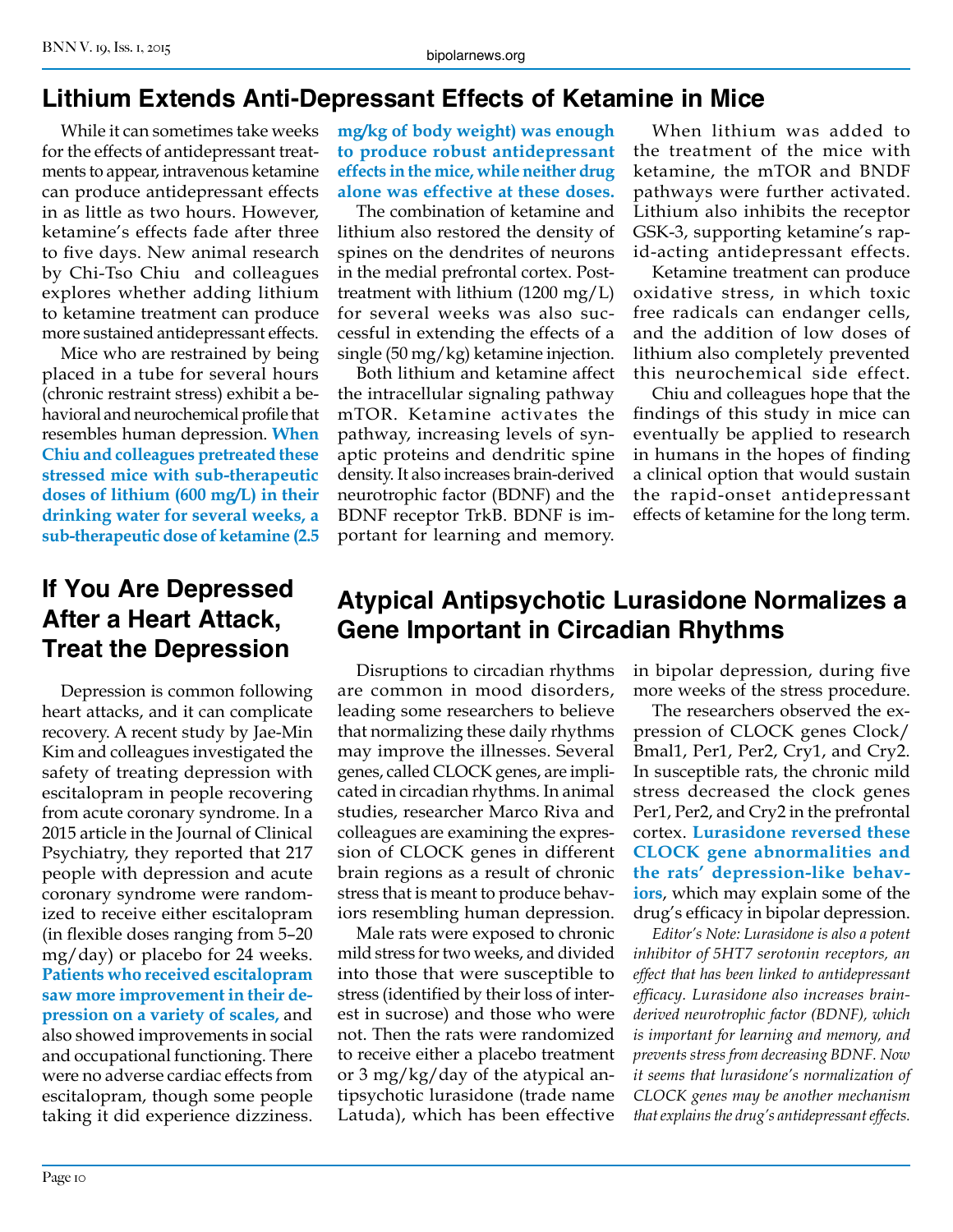## **To Investigators or Clinicians in Bipolar Disorder,**

We are reaching out to you to let you know about a new study that the Bipolar Collaborative Network is implementing called the Child Network. Our goal is to **foster collective knowledge about childhood bipolar and other disorders by acquiring data about children who have or may be vulnerable to childhood-onset mood and bipolar disorders and associated conditions**. Depressive, oppositional, and bipolar disorders as well as anxiety in very young children have not been well studied for their course and for treatment effectiveness and tolerability. Our goal is to compile and analyze the varied treatments for children with these disorders. How well a child responds to a specific treatment may provide new preliminary information of use to others, and assist parents and physicians in assessing treatment options.

The Child Network is specifically for parents of children ages 2 to 12 who have few symptoms, minor (prodromal) symptoms, or the full onset of their illness, including bipolar disorder, prior to age 13. We also seek parents who have been diagnosed with a bipolar disorder to rate their own children who are genetically at higher risk for a mood disorder but as yet display no symptoms. A small percent of these children may eventually develop an anxiety, depressive, or bipolar disorder in childhood. It is estimated from several studies that more than 1/4 of adults in the United States with a confirmed diagnosis of bipolar disorder experienced a very early onset in childhood (before age 13). However, many of these individuals did not receive treatment for their illness for 10-15 years following initial onset of the illness, and this delay was associated with a more difficult course of illness.

Participating in the Child Network will primarily involve a weekly ten-minute parental assessment of their child, as well as confidential disclosure of medications and other treatments and any side effects that occur in the prior week. There will also be a short demographics questionnaire and a once a year more detailed symptom checklist. This study does not involve treatment. The network is only meant to document what is currently being done in the community. The child of participating parents will continue to be treated according the child's physician's preferences. Studies in this network will not involve randomized or controlled clinical trials or use of placebo, but rather will examine what agents and their combinations that children are already taking are effective, and for which children.

We believe that this network will also benefit its participants. Parents will be able to print out results of the ongoing brief weekly ratings in a graphic form so that the course of the child's symptoms can easily be visualized. Also, although family members already have access to general information provided in the Bipolar Network News (BNN), participation in this study may help attune parents to the complexities of treatment and engender more careful reading of the BNN and other literature.

We hope that this brief description of the Child Network study helps to orient you to its purpose and that your organization will pass on our introductory remarks to your members. We also encourage you and parents to visit www.bipolarnews.org and click on the tab for Child Network to learn more about the Child Network and to access the informed consent documents.

Thank you for your time.

Robert M. Post, MD and Michael Rowe, PhD Bipolar Collaborative Network , and Robert L. Findling, MD, MBA, Principal Investigator

> This research study is IRB approved by the Johns Hopkins University School of Medicine Principal Investigator: Robert L. Findling, MD, MBA IRB Study #00026940